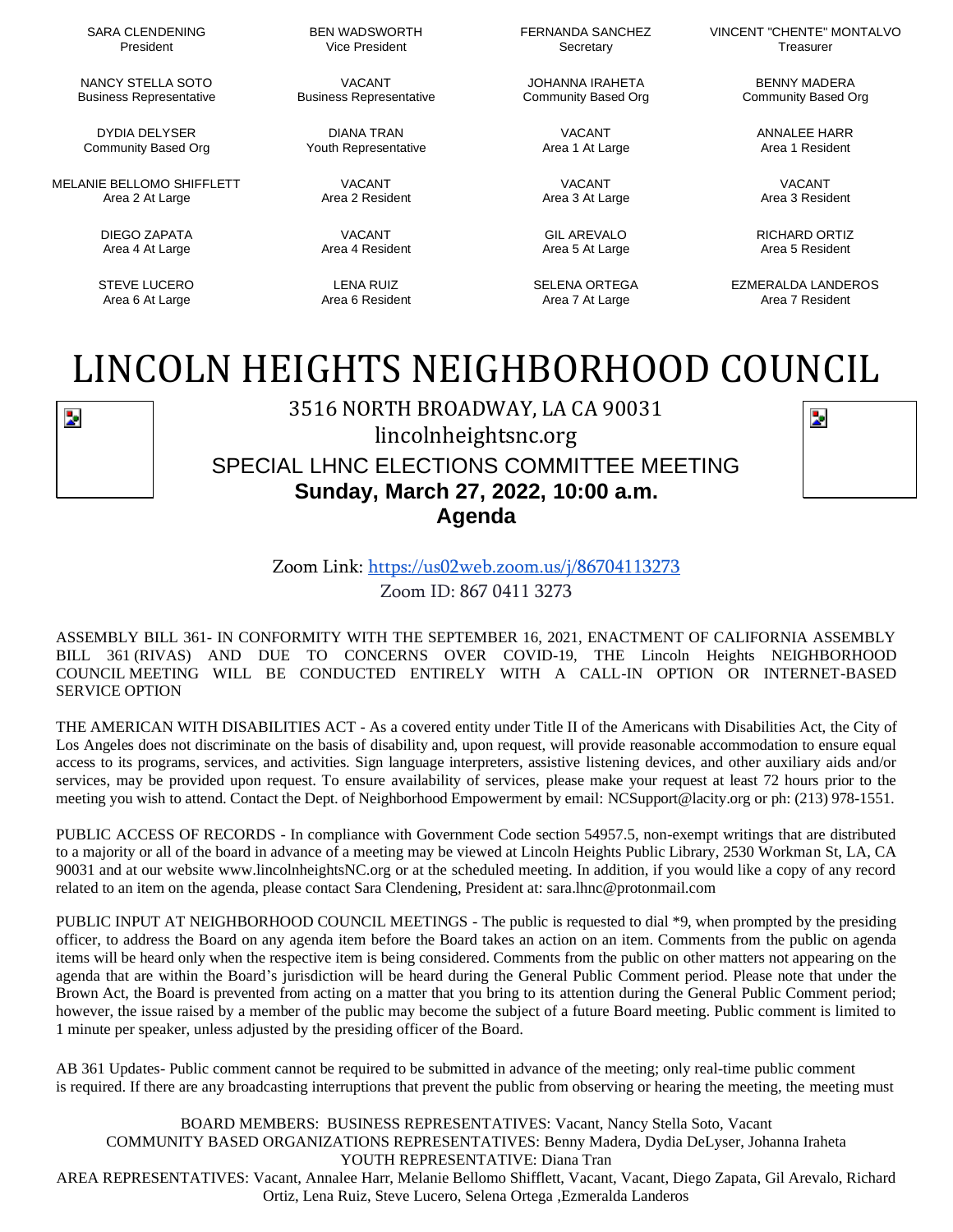be recessed or adjourned. If members of the public are unable to provide public comment or be heard due to issues within the Neighborhood Council's control, the meeting must be recessed or adjourned.

SERVICIOS DE TRADUCCIÓN - Si requiere servicios de traducción, favor de avisar al Concejo Vecinal 3 días de trabajo (72 horas) antes del evento. Por favor contacte president sara.lhnc@protonmail.com Directiva o por correo electrónico avisar al Concejo Vecinal.

NOTICE TO PAID REPRESENTATIVES - If you are compensated to monitor, attend, or speak at this meeting, City law may require you to register as a lobbyist and report your activity. See Los Angeles Municipal Code §§ 48.01 et seq. More information is available at ethics.lacity.org/lobbying. For assistance, please contact the Ethics Commission at (213) 978-1960 or [ethics.commission@lacity.org](mailto:no_reply@apple.com)

PUBLIC POSTING OF AGENDAS - Neighborhood Council agendas are posted for public review as follows: Lincoln Heights Public Library, 2530 Workman St, LA, CA 90031 and on our website at [• www.lincolnheightsNC.org](http://www.lincolnheightsnc.org/) • You can also receive our agendas via email by subscribing to L.A. City's Early notification System at [www.lacity.org/subscriptions](http://www.lacity.org/subscriptions)

## LINCOLN HEIGHTS NEIGHBORHOOD COUNCIL SPECIAL LHNC ELECTIONS COMMITTEE MEETING **Sunday, March 27, 2022, 10:00 a.m. Agenda**



Zoom Link: <https://us02web.zoom.us/j/86704113273> Zoom ID: 867 0411 3273

\*The date of this meeting follows what is specifically stated in the Bylaws.

\*Supplemental documents are available on our website: http://lincolnheightsnc.org/agendas/

- 1. Call meeting to Order
- 2. Roll Call
- 3. Non-agenda Public Comments (2 minutes per person)
- 4. Community and Board Announcements (2 minutes per person)
- 5. New Agenda Items:
	- a) Los Angeles Municipal Elections (tentative) timeline (update)
	- b) Los Angeles Municipal Elections Outreach Strategies (update)
	- c) Discussion on: Political and Legislative Workshop Information

 d) Discussion and possible action on confirming Candidate Forum date and location. Discussion and possible action should include deadline for outgoing invitation & candidates' deadline to respond to invitation.

 e) Discussion and possible action on future agenda items (flyer production/ distribution, Invitation template, Budget, Venue)

## 6. Adjournment.